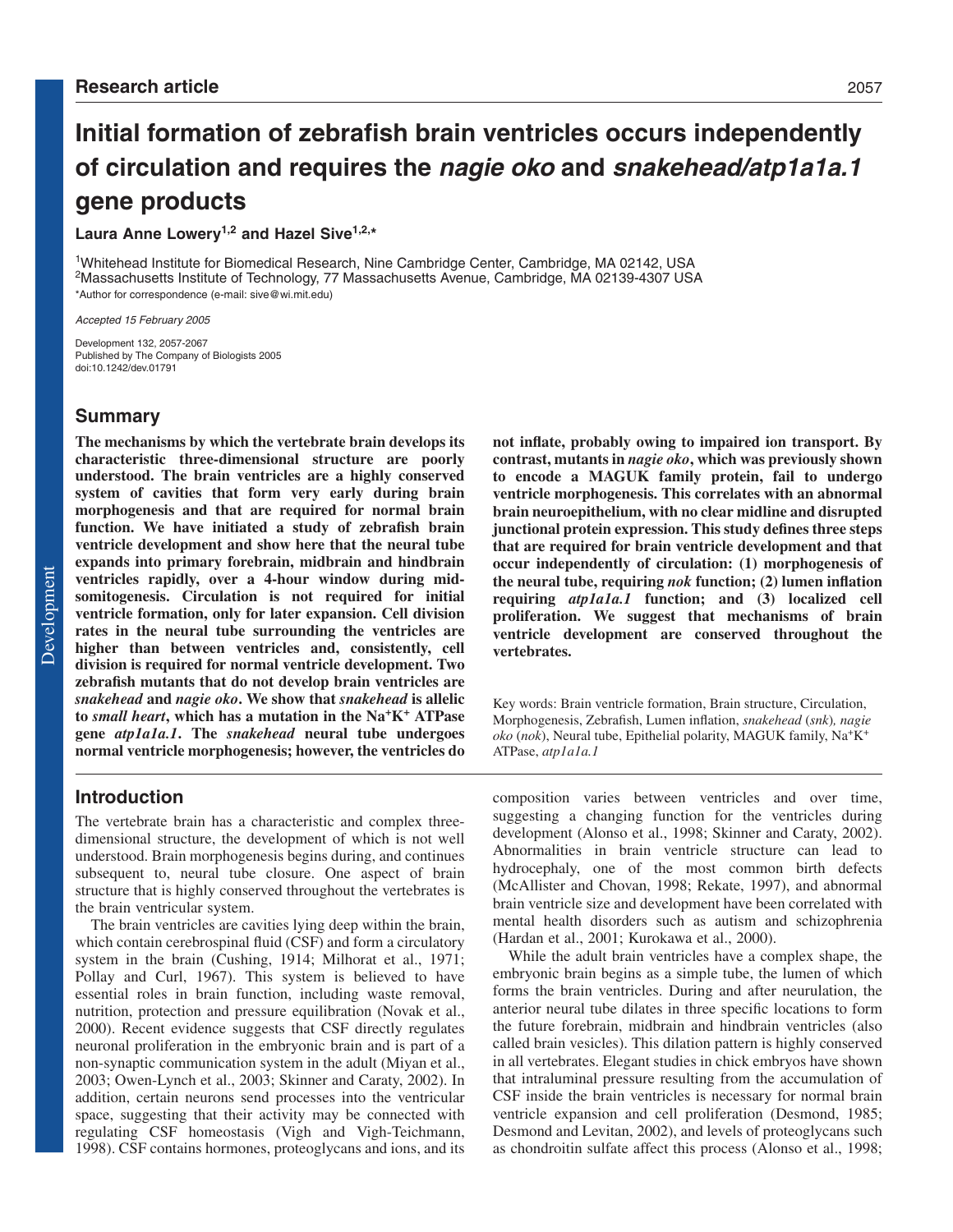Alonso et al., 1999). However, the molecular mechanisms underlying brain ventricle formation are almost completely unknown. This has been due, in part, to lack of a genetic model in which early brain ventricle development could be observed.

We have considered whether the zebrafish is a good model for analyzing brain morphogenesis. One issue is whether the zebrafish neural tube forms by a similar mechanism to the amniote neural tube, as teleost neurulation involves formation of a solid neural keel, whereas amniote and amphibian neurulation involves rolling of the neuroepithelium into a tube. Our evaluation of the primary literature clearly indicates that teleost, amniote and amphibian neurulation occur via fundamentally similar topological mechanisms, supporting the use of zebrafish as a model for brain morphogenesis (Lowery and Sive, 2004). We therefore initiated a project to analyze brain ventricle formation using the zebrafish as a model. Brain ventricle mutants have been identified in several mutagenesis screens (Guo et al., 1999; Jiang et al., 1996; Schier et al., 1996); however, most have not been studied further.

In this study, we characterize normal brain ventricle formation in the zebrafish, and examine in detail the phenotypes of two severe brain ventricle mutants, *nagie oko* and *snakehead*. Our data define a series of steps necessary for brain ventricle development and demonstrate the utility of the zebrafish as a system for in-depth analysis of this process.

# **Materials and methods**

## **Fish lines and maintenance**

*Danio rerio* fish were raised and bred according to standard methods (Westerfield, 1995). Embryos were kept at 28.5°C and staged according to Kimmel et al. (Kimmel et al., 1995). Times of development are expressed as hours post-fertilization (hpf).

Lines used were: Tübingen Long Fin,  $sih^{tc300B}$  (Sehnert et al., 2002), *snkto273a* (Jiang et al., 1996), *nokwi83* (Wiellette et al., 2004), *snkto273a*; *nokwi83*, *slhm291* (Yuan and Joseph, 2004). Double mutant *snkto273a*; *nokwi83* were constructed using standard genetic techniques. To genotype double mutant embryos, PCR analysis of *nok* and morphology analysis for *snk* was used. After sorting *snk* mutant embryos phenotypically, the heads from each individual were removed, fixed in 2% paraformaldehyde, 1% glutaraldehyde, and processed for sectioning as described below. The remaining body was digested with proteinase K (1 mg/ml) in lysis buffer (10 mmol/l Tris pH 8, 1 mmol/l EDTA, 0.3% Tween-20, 0.3% NP40) and used for PCR genotyping for the *nok* locus. Because *nokwi83* has a retroviral insertion in the *nok* gene, mutant individuals could be identified by PCR. Primers used: nokf 5′-GGTGAGCTGCCACTTTTCGGACA-3′, nokr 5′-TAGCGACCCGTCACATAACA-3′, retroviral-specific primer 5'-CCATGCCTTGCAAAATGGCGTTACTTAAGC-3' (MWG Biotech). To identify the wild-type allele, nokf and nokr primers were used. To identify the  $nok^{wi\delta 3}$  allele, nokf and insertion primers were used.

#### **Brain ventricle imaging**

Embryos were anesthetized in 0.1 mg/ml Tricaine (Sigma) dissolved in embryo medium (Westerfield, 1995) prior to injection and imaging. The hindbrain ventricle was micro-injected with 2-10 nl dextran conjugated to Rhodamine or Texas Red (5% in 0.2 mol/l KCl, Sigma), the fluorescent molecule then diffused through the brain cavities, and micrographs were taken with light and fluorescent illumination within 10 minutes of injection. These two images were superimposed in Photoshop 6 (Adobe). Injected embryos survive and develop normally. Comparisons of injected and non-injected brains show ventricle size is not perturbed by injection.

#### **Live confocal imaging**

Bodipy ceramide (Fl C5, Molecular Probes) was dissolved in DMSO to a stock concentration of 5 mmol/l. Embryos were soaked in 50 nmol/l bodipy ceramide solution overnight in the dark. The embryos were then washed, dechorionated and placed in wells in 1% agarose for confocal microscopy. Confocal imaging was performed using a Zeiss LSM510 laser-scanning microscope, using standard confocal imaging techniques (Cooper et al., 1999). Confocal images were analyzed using LSM software (Zeiss) and Photoshop 6.0 (Adobe).

#### **Histology**

Embryos were fixed in 2% paraformaldehyde, 1% glutaraldehyde in PBS overnight at 4°C, then washed in PBS, dechorionated, dehydrated and embedded in plastic according to the manufacturer's instructions (JB-4 Plus Embedding Kit, Polysciences). Sections 5-8 µm were cut on Leica RM2065 microtome and stained with hematoxylin and eosin using standard staining methods (Polysciences).

#### **Immunohistochemistry**

For labeling with anti-phosphohistone H3 antibody, anti-Nagie oko antibody and phalloidin-Texas Red, embryos were fixed in 4% paraformaldehyde for 2 hours at room temperature, then rinsed in PBS and dechorionated. For labeling with anti-β-catenin polyclonal antibody, anti-occludin polyclonal antibody and anti-alpha Na+K+ ATPase a6F antibody, dechorionated embryos were fixed in Dent's fixative (80% methanol, 20% DMSO) for 2 hours at room temperature, then rinsed in PBS (Dent et al., 1989). Blocking was done for 4 hours at room temperature in 0.5% Triton X, 4% normal goat serum, in phosphate buffer. Whole-mount immunostaining was carried out using anti-phosphohistone H3 rabbit polyclonal antibody (Upstate Biotechnology, 1:800), anti-β-catenin rabbit polyclonal antibody (Zymed Laboratories, 1:50), anti-occludin rabbit polyclonal antibody (Zymed Laboratories, 1:50), anti-Nagie oko rabbit polyclonal antibody (Wei and Malicki, 2002) (1:500), and mouse monoclonal antibody alpha6F, raised against chicken alpha1 subunit of Na+K+ ATPase (Takeyasu et al., 1988) (1:100), which was obtained from the Developmental Studies Hybridoma Bank. Goat anti-rabbit IgG Alexa Fluor 488 (Molecular Probes, 1:500) and goat anti-mouse Alexa Fluor 488 (Molecular Probes, 1:500) were used as secondary antibodies. Phalloidin conjugated to Texas Red (Sigma, 1:1000) was used to label actin filaments. Brains were flat-mounted in glycerol and imaged with a confocal microscope. For transverse sections, brains were embedded in 4% low melting agarose and sectioned with a vibratome (200  $\mu$ m sections) before confocal imaging.

For cell proliferation quantification, phosphohistone H3-labeled cells in each z-series of the midbrain-hindbrain boundary and hindbrain regions were counted and averaged. Average z-series areas of the regions were measured using Scion Image software (Scion Corporation), and by determining the approximate area occupied by each cell, total cell number and the percentage of labeled cells in each region were calculated. To determine the statistical difference among different regions at the same time point, statistical analyses were performed using a paired sample *t*-test with SPSS 13.0 for Windows (SPSS). Cell death quantification was performed similarly, using an ANOVA test for comparison of multiple groups. *P*<0.05 was considered significant.

#### **Cell death labeling**

DNA fragmentation during apoptosis was detected by the TUNEL method, using 'ApopTag' kit (Chemicon). Embryos were fixed in 4% paraformaldehyde in PBS for 2 hours, then rinsed in PBS and dechorionated. Embryos were dehydrated to 100% ethanol, stored at –20°C overnight, then rehydrated in PBS. Embryos were further permeabilized by incubation in proteinase K  $(5 \mu g/ml)$  for 5 minutes, then rinsed in PBS. TdT labeling was followed per manufacturer's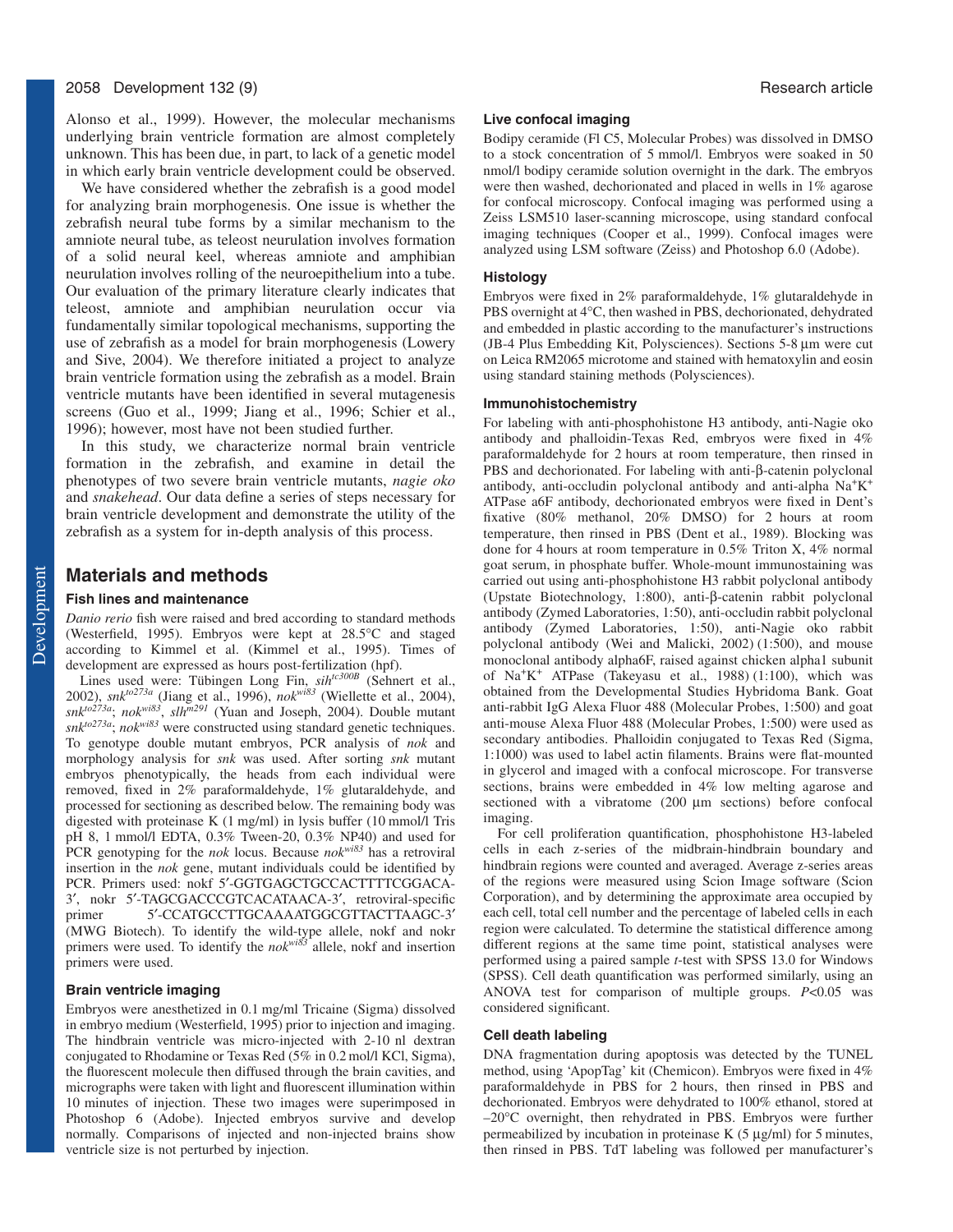instructions. Anti-DIG-AP (Gibco, 1:100) was used to detect the DIG labeled ends. Brains were flat-mounted in glycerol and imaged.

#### **Inhibition of cell proliferation**

Cell proliferation was inhibited by treating embryos with  $100 \mu g/ml$ aphidicolin (Sigma) in 1% DMSO from 15 hpf until 24 hpf. This treatment significantly slows, although does not stop, cell proliferation. Previous studies have indicated that in zebrafish it is not possible to completely inhibit cell proliferation at the stages observed without severe cell death, which interferes with brain ventricle development (Ikegami et al., 1997). Reduction in cell proliferation was measured using an antibody to phosphorylated histone H3 as described above.

#### **Detection of snakehead mutation**

Total RNA was extracted from mutant embryos and wild-type siblings using Trizol reagent (Invitrogen), followed by chloroform extraction and isopropanol precipitation. cDNA synthesis was performed with Super Script II Reverse Transcriptase (Invitrogen) and random hexamers. PCR was then performed using five sets of previously published primers, which amplify the coding region of *atp1a1a.1* (Shu et al., 2003). RT-PCR products were used for sequencing analysis, performed by Northwoods DNA, Inc. (Solway MN). Sequencing data was analyzed using the BLAST program (http://www.ncbi.nlm.nih.gov/BLAST/), and the cDNA sequence of *atp1a1a.1* was obtained from the GenBank database (NM\_131686). Seven single-nucleotide changes in the *snakehead* cDNA were found, but only one, within primer set 2, changed the amino acid sequence.

## **Results**

#### **Initial opening of zebrafish brain ventricles is rapid**

We first characterized brain ventricle formation in wild-type zebrafish embryos using a live imaging method. The hindbrain ventricle was injected with Texas Red conjugated to dextran, which diffused throughout the brain cavities (Fig. 1A), and micrographs taken under light and fluorescent illumination were superimposed (Fig. 1B-K). Using this method, it was apparent that initial ventricle opening was rapid, taking place over a 4-hour period between 18 hpf (Fig. 1B) and 22 hpf (Fig. 1D), during mid-somitogenesis and before the onset of the heartbeat, which begins at 24 hpf (Fig. 1E). Further expansion of the brain ventricles occurred as circulation began (Fig. 1F). Both the midbrain and hindbrain ventricles were shaped by lateral hinge-points, regions of the neuroepithelium that bend sharply (Fig. 1E,J, asterisks). The hindbrain ventricle was the first to open and did so in a diamond-shaped region formed by the pulling apart of two hinge-points, located between the



**Fig. 1.** Timecourse of zebrafish brain ventricle formation. (A-K) Ventricles were visualized by microinjecting a fluorescent dye, Texas Reddextran, into the hindbrain ventricle of anesthetized embryos. (A) Ventricle injection schematic: lateral view of 24 hpf embryo with microinjection needle at injection site of hindbrain ventricle. (B-K) Developmental profile of brain ventricle morphology at 18, 20, 22, 24, and 30 hpf following dye injection; (B-F) dorsal views; (G-K) lateral views; anterior to left. Heartbeat onset at 24 hpf (E), after brain ventricles have formed. (L-O) Cell morphology of hindbrain ventricle was visualized by confocal microscopy after overnight immersion in fluorescent molecule bodipy ceramide. (L) Diagram of lateral view of 18 hpf embryo, with horizontal plane used for confocal time-lapse imaging indicated by green line. (M-O) Confocal time-lapse imaging of hindbrain ventricle of living, anesthetized embryo, beginning at 19 hpf and ending at 20 hpf. Asterisks label hinge-points from which opening begins, and arrows point to locations of apparent adhesion that release as ventricle opens anterior to posterior. Asterisks: midbrain and hindbrain hinge-points. Scale bar: 50  $\mu$ m. A, anterior; F, forebrain ventricle; H, hindbrain ventricle; M, midbrain ventricle; P, posterior.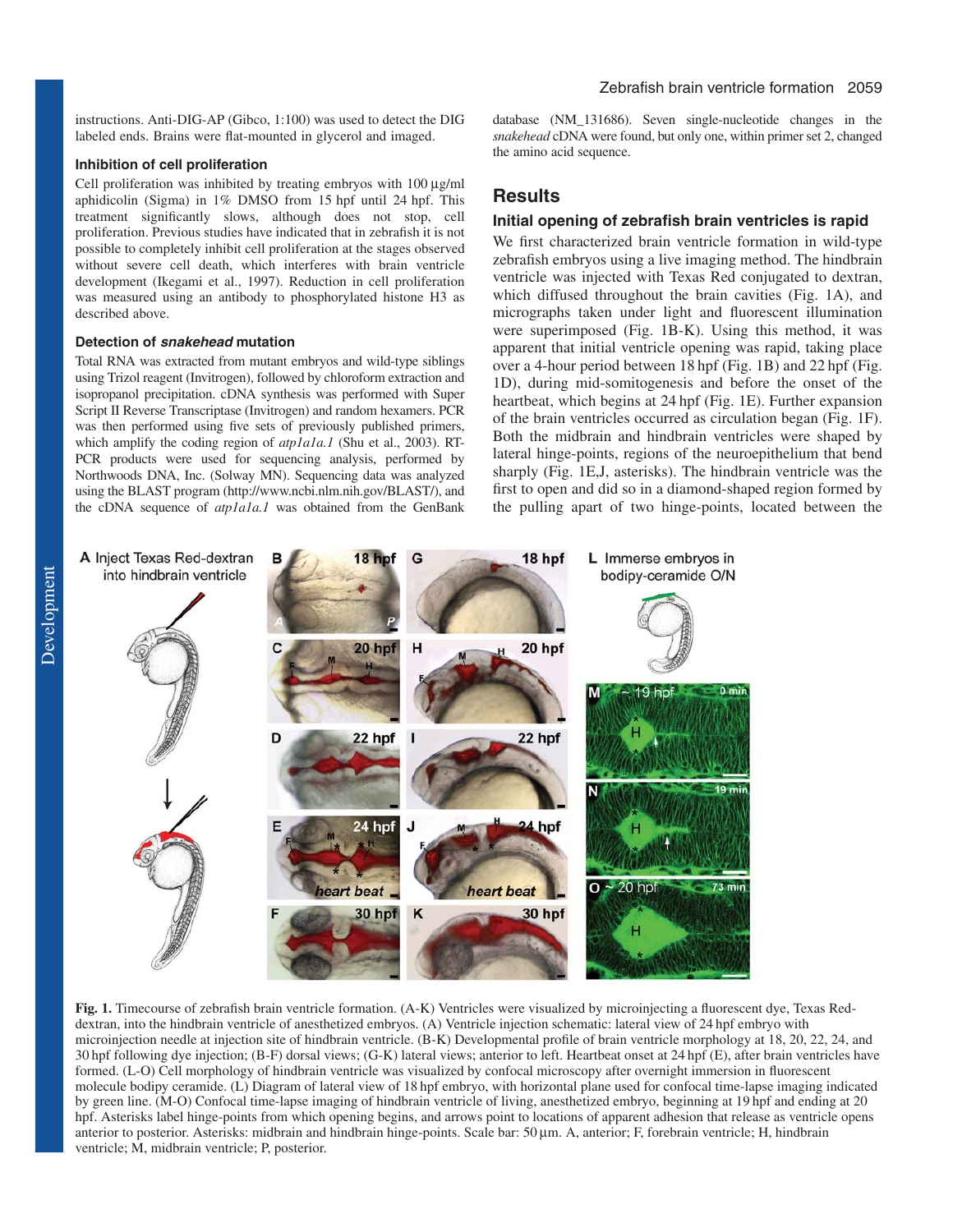

**Fig. 2.** Initial brain ventricle formation is normal in the absence of circulation. Living, anesthetized embryos from a heterozygous cross of the *silent heart* (*sih*) mutant were injected with Texas Red-dextran. At 24 and 27 hpf, the pattern of ventricle formation is identical in wild type (A,C) and *sih* mutant (B,D). At 36 hpf, the volume of brain ventricles is smaller in *sih* (F) than in wild type (E). (A-D) Dorsal views,  $(E, F)$  side views, anterior to left. Scale bar: 50  $\mu$ m.

upper and lower halves of the rhombic lip (the rhombomere 0 and 1 junction) (Koster and Fraser, 2001; Moens and Prince, 2002) (Fig. 1B-E). Using time-lapse confocal microscopy on living embryos (Fig. 1L-O), we showed that the hindbrain ventricle opened from anterior to posterior, with the apical surfaces of the neuroepithelium pulling apart, to form the ventricular space (Fig. 1M-O) (see Movie 1 in the supplementary material).

These data show that initial brain ventricle formation occurs rapidly, before heartbeat begins, and that the hindbrain ventricle opens in a sequential fashion.

## **Circulation is not required for initial brain ventricle opening, but is required for later expansion**

The demonstration that brain ventricle opening occurred before the onset of heartbeat contrasts with previous speculations that circulation is required for initial brain ventricle development (Schier et al., 1996). In order to further explore this point, we analyzed this process in *silent heart* (*sih*) mutants. The *sih* gene encodes a cardiac-specific troponin, and while the heart forms normally, heartbeat and circulation never occur (Sehnert et al., 2002). *Silent heart* mutants formed brain ventricles indistinguishable from wild type by 24 hpf (Fig. 2A,B). This continued through 27 hpf (Fig. 2C,D). Later during development, by 36 hpf, when wild-type ventricles had expanded their volume significantly (Fig. 2E), *sih* mutants showed a smaller ventricle height (and therefore volume) relative to wild-type embryos (Fig. 2F). These data confirm that initial steps in brain ventricle formation are independent of heartbeat and circulation, but that a later step contributing to ventricle expansion does require circulation. We subsequently focused our attention on the initial opening of the brain ventricles, before 24 hpf.

## **Requirement for cell proliferation but not cell death in brain ventricle opening**

We began to address the mechanism of initial ventricle opening by first asking whether cell proliferation is involved. Whole-



**Fig. 3.** Cell proliferation and cell death analysis in wild-type and mutant embryos. (A-C) Cell proliferation analysis, using PH3 antibody labeling. (A,B) Fixed and labeled wild-type brain at 17 and 21 hpf. (C) Quantification comparing MHB region and hindbrain, *n*=8, *P*=0.627 at 17 hpf; *P*=0.008 at 21 hpf. Cell proliferation at 21 hpf is significantly higher, showing an almost twofold increase in proliferation in the hindbrain than in the MHB. (D-G) Ventricle formation after inhibition of cell proliferation by aphidicolin treatment. (D,F) Live control and treated embryos after ventricle injection at 24 hpf;  $(E, G)$  same embryos as in  $\tilde{D}$  and F, fixed and labeled for cell proliferation. Reduced cell proliferation leads to a decrease in ventricle opening. (H-J) Cell death analysis, using TUNEL labeling with ApopTag kit. (H,I) Fixed and labeled wildtype brain at 17 and 21 hpf. (J) Quantification comparing midbrain, MHB and hindbrain regions, *n*=10, *P*=0.575 at 17 hpf; *P*=0.368 at 22 hpf. Error bars denote standard error. H, hindbrain ventricle; M, midbrain ventricle; MHB, midbrain-hindbrain boundary. Scale bar:  $50 \mu m$ .

mount immunocytochemistry was performed to label mitotic cells with an antibody to phosphorylated histone H3 (PH3) (Hendzel et al., 1997; Saka and Smith, 2001) (Fig. 3A-C). In particular, we asked whether patterns and amounts of cell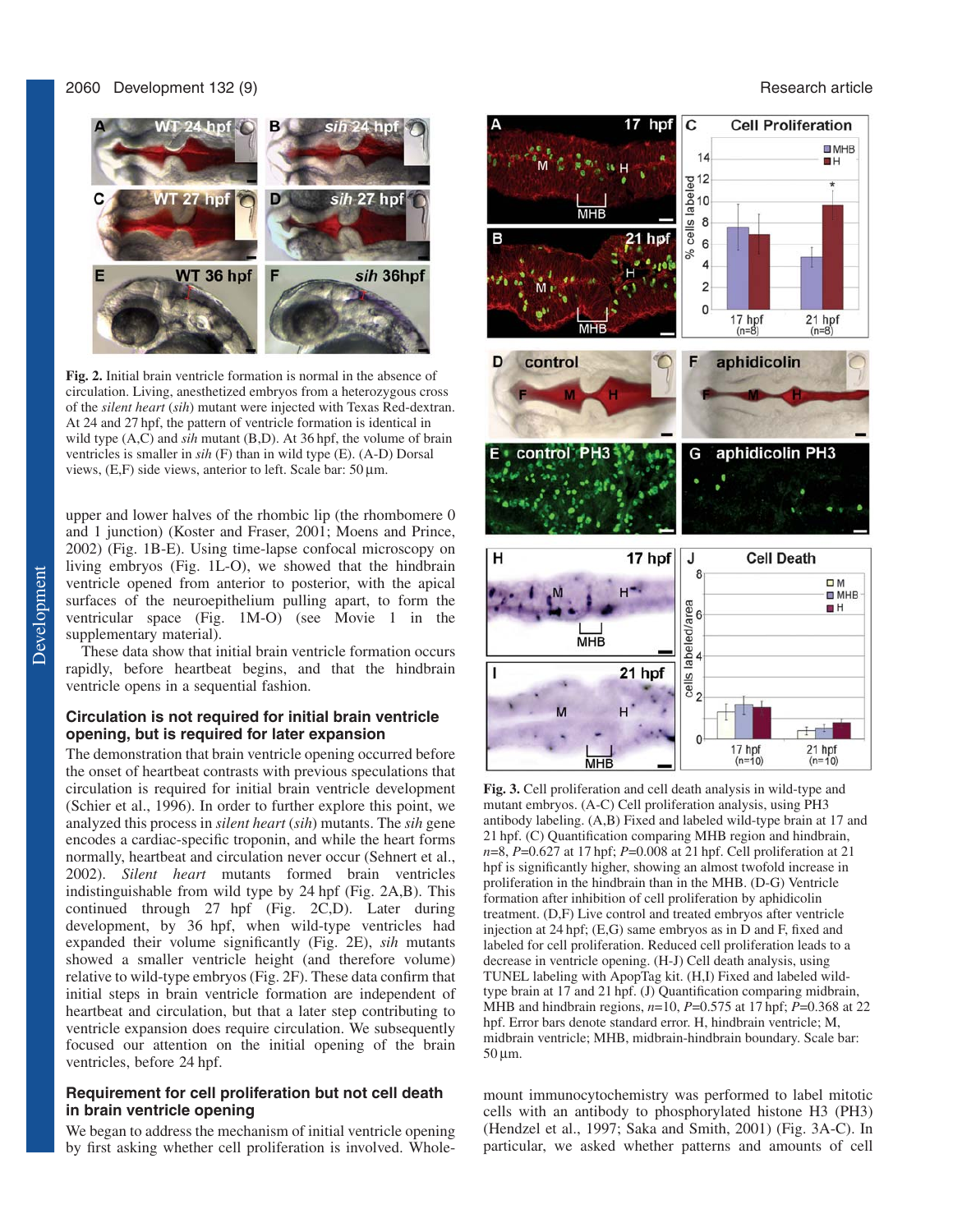division along the anteroposterior (A/P) neuraxis correlated with location of the ventricles. In the straight neural tube, at 17 hpf, before ventricle opening, PH3 labeling was uniform along the A/P axis (Fig. 3A) (*n*=8, *P*=0.627). However, by 21 hpf, the number of PH3-positive cells appeared higher in the neural tube surrounding the midbrain and hindbrain ventricles relative to levels in the midbrain-hindbrain boundary (MHB), which does not open to form a ventricle (Fig. 3B). Quantitation of PH3-positive cells showed that at 21 hpf there were approximately twofold more PH3-positive cells in the hindbrain than in the MHB  $(n=8, P=0.008)$  (Fig. 3C).

In order to ask whether these different levels of proliferation were significant for ventricle opening, we inhibited cell proliferation by treatment with aphidicolin, which blocks DNA synthesis (Harris and Hartenstein, 1991). Inhibition extended from 15 hpf, before ventricle opening, through 24 hpf, when ventricles would normally have opened (9 hours in total) (Fig. 1). This treatment resulted in reduction of cell proliferation with varying levels (Fig. 3G and data not shown). Reduction in ventricle size was correlated with reduction in cell proliferation (Fig. 3D-G). However, even with extremely reduced levels of PH3 staining, some ventricle opening was observed, and correct ventricle shape and hinge-points were maintained.

We also asked whether cell death was correlated with ventricle opening (Fig. 3H-J). Using TUNEL staining in whole-mount embryos, no patterns of localized cell death were apparent from 17 to 24 hpf (Fig. 3H,I and data not shown). Quantification of cell death demonstrated that, while more death occurred at 17 hpf than at 21 hpf, no brain region examined displayed a significant difference in amount of cell death relative to other regions (Fig. 3J) (*n*=10, *P*=0.575 at 17 hpf, *P*=0.368 at 21 hpf).

These results suggest that regulated cell proliferation is necessary for initial brain ventricle formation, although other processes are crucial. Localized cell death does not appear to regulate initial brain ventricle formation.

## **The snakehead mutant is allelic to small heart and corresponds to a point mutation in Na+K+ ATPase atp1a1a.1**

In order to identify brain ventricle mutants, we performed a 'shelf' screen of ethylnitrosourea (ENU) and insertional zebrafish mutants (Amsterdam et al., 2004; Jiang et al., 1996; Schier et al., 1996). We focused on mutants that were previously suggested to have a ventricle phenotype, although none of their brain phenotypes have been studied further. From this screen, we have identified 33 mutants with a brain ventricle phenotype, with the important criterion that these show healthy neural tissue, with no obvious necrosis (not shown).

One of the most severe ventricle phenotypes is seen in the *snakehead* (*snk*) mutant. *snkt0273a* was derived from a largescale chemical screen and is therefore presumed to be caused by a point mutation (Jiang et al., 1996). In addition to a lack of brain ventricles, *snk* embryos have heart defects, delayed body pigmentation and no touch response (Schier et al., 1996). We noticed that the *snk* phenotype appeared identical to that of the *small heart* (*slh*) mutant, which was isolated in an ENU screen (Yuan and Joseph, 2004). We therefore performed complementation analysis between *snk* and *slh* and determined that they do not complement, and are likely to be different



Fig. 4. *snk* encodes the zebrafish Na<sup>+</sup>K<sup>+</sup> ATPase Atp1a1a.1 protein. Predicted structure of the  $Na<sup>+</sup>K<sup>+</sup> ATPase Atp1a1a.1 protein. Red dot$ in the M2-M3 loop represents site of amino acid change from glycine to aspartate at residue 271 in the *snkto273a* mutant. RT-PCR and sequencing was performed on the *snk* mutants from 3 *snk* carrier clutches (107 embryos), embryos from a *snk* sibling non-carrier clutch (76 embryos) and a wild-type clutch (79 embryos). In 100% of embryos, *snk* mutants, identified phenotypically, showed the G to A mutation, which would result in the glycine to aspartate amino acid change, whereas all wild-type embryos showed the normal G nucleotide.

alleles of the same locus. In a cross of *snk* and *slh* heterozygotes, 77% showed a wild-type phenotype and 23% a mutant phenotype (78 embryos in total). *slh* has been cloned and encodes a  $Na<sup>+</sup>K<sup>+</sup> ATPase$ , Atp1a1a.1 (previously named α1B1). The *heart and mind* (*had*) mutant also has a mutation in the *atp1a1a.1* gene (Shu et al., 2003).

We asked whether the *snakehead* phenotype was due to a mutation in *atp1a1a.1* by comparing cDNA sequences from the wild-type and *snakeheadto273a* mutants. This analysis revealed that the *to273a* allele of *snakehead* contained a G to A mutation at position 812 in the *atp1a1a.1* coding sequence, which resulted in an amino acid change from glycine to aspartate at position 271 in the amino acid sequence (Fig. 4 and data not shown). This mutation was in the M2-M3 cytoplasmic loop, which is necessary for catalytic activity and may play a role in ion pumping action (Kaplan, 2002). Additional mutations in this loop have been shown to alter the kinetic properties of the protein in other systems (Kaplan, 2002), and thus we predict that the glycine to aspartate mutation in the *snakeheadto273a* mutant substantially reduces or eliminates Na+K+ ATPase *atp1a1a.1* function.

It is not clear whether  $snk^{to273a}$  is a null mutant. However, *slh* is thought to be a null or severe hypomorph (Yuan and Joseph, 2004), and we are unable to distinguish *snk* and *slh* phenotypes. Further, inhibition of *atp1a1a.1* function by antisense morpholino oligonucleotides does not lead to a more severe phenotype than seen in *snk* or *slh* (Yuan and Joseph, 2004). Together, these data indicate that *snkto273a* is a null or severe loss-of-function allele of *atp1a1a.1*.

#### **snakehead and nagie oko mutants fail to form brain ventricles by different mechanisms**

Another mutant with a severe brain ventricle phenotype is *nagie oko* (*nok*), which encodes a MAGUK family kinase required for epithelial cell polarity in the zebrafish eye and gut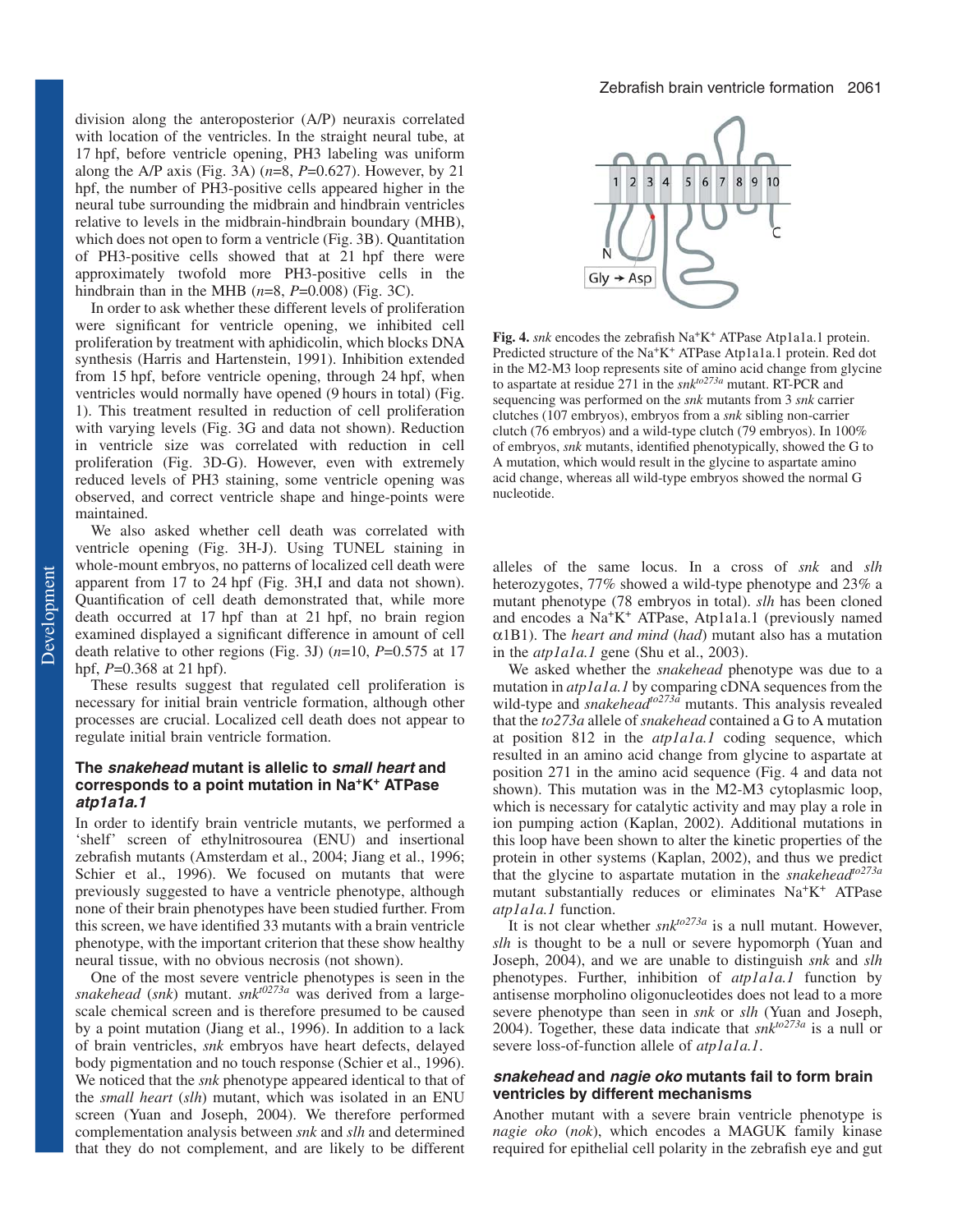#### 2062 Development 132 (9) Research article

(Wei and Malicki, 2002; Horne-Badovinac et al., 2003). We analyzed a retroviral insertion allele of *nagie oko*, isolated in our laboratory, and this hypomorphic allele showed absence of brain ventricles, but did not show the eye phenotype of the ENU-derived *nok* allele, suggesting these may be separable functions, or that there is a quantitatively different requirement for Nok in different tissues (Wei and Malicki, 2002; Wiellette et al., 2004).

By light microscopy of living embryos, brain ventricles appeared completely absent from both mutants in either dorsal views (Fig. 5A-C) or in lateral views (Fig. 5D-F). However, unlike *nok* mutants, the entire *snk* embryo displayed a characteristic refractivity. In particular, in dorsal view, the outline of the neural tube was not visible, even though a neural tube was present (see below). The refractivity of the neural tube thus could not be distinguished from that of surrounding tissues, unlike the case in wild-type embryos. In order to ask whether absence of ventricles in both mutants reflected

Development Development **Fig. 5.** Morphological analysis of *snakehead* and *nagie oko* brain ventricle mutants. (A-F) Light microscopy images of brain at 28 hpf. Dorsal views (A-C) or side views (D-F) of living, anesthetized embryos are shown, anterior to left. Ventricles are injected with Texas Red dextran in A. Relative to wild-type (A,D), brain ventricles in *snakehead* (B,E) and *nagie oko* (C,F) mutants appear to be absent: *nok* mutants sometimes form a small hindbrain ventricle that never enlarges. Note the characteristic refractivity of the neural tube in *snk*, in that neither the outline of the neural tube nor the brain folds are visible in the *snk* mutant (B,E). In addition, note that arrows in A and C point to the MHB constriction in wild type and *nok*, respectively. By light microscopy, the *snk* MHB constriction is not visible (even though it is in the proper location; see Q below). Bracket in D indicates hindbrain ventricle height. (G-O) Histology of *snk* and *nok* mutants. Embryos were fixed and transverse-sectioned at 22 hpf, at the level of forebrain, midbrain or hindbrain, and stained with hematoxylin and eosin. Relative to wild-type embryos (G,J,M), *snk* mutant embryos (H,K,N) show appropriate ventricle morphology; however, the cells appear to be adhered to one another and no lumen is present. By contrast, *nok* mutant embryos (I,L,O) fail to undergo any ventricle morphogenesis, and the epithelium appears disorganized. Asterisks label midbrain hinge-points in wild type (J) and *snk* (K), but hingepoints are absent in *nok* (L). (P-R) Confocal images through midand hindbrain ventricles of 24 hpf living

disruption of a similar process, we further analyzed the brain morphology of the mutants.

Transverse sections of fixed embryos showed that the phenotypes of *snk* and *nok* were strikingly distinct (Fig. 5G-O). In wild-type embryos at 22 hpf, different regions of the brain showed characteristic brain ventricle morphology. The forebrain ventricle opened into a diamond shape (Fig. 5G) and the midbrain ventricle showed a cruciform morphology with lateral and dorsoventral hinge-points (Fig. 5J, asterisks), while the hindbrain ventricle showed lateral hinge-points as well as a very thin dorsal epithelial covering (Fig. 5M). Sections of *snk* showed that these morphologies were present in *snk* embryos (Fig. 5H,K,N); however, there were no visible extracellular spaces, all cells seemed stuck together, and the lumen never opened. Normal morphogenesis was most clearly visible in the *snk* midbrain, which showed the wild-type cruciform shape (Fig. 5K), and hindbrain, which had a thin covering sheet (Fig. 5N). By contrast, the *nok* mutant neural tube remained uniform



embryos stained with bodipy ceramide. (P) Wild type, (Q) *snk*, (R) *nok*. Note that *snk* embryos (Q) assume correct ventricle morphology but fail to open the ventricles. By contrast, the brain tube in *nok* embryos (R) remains straight and no hinge-points form (although the MHB constriction remains). Scale bar: 50 µm. F, forebrain ventricle; H, hindbrain ventricle; M, midbrain ventricle. Asterisks: hinge-points.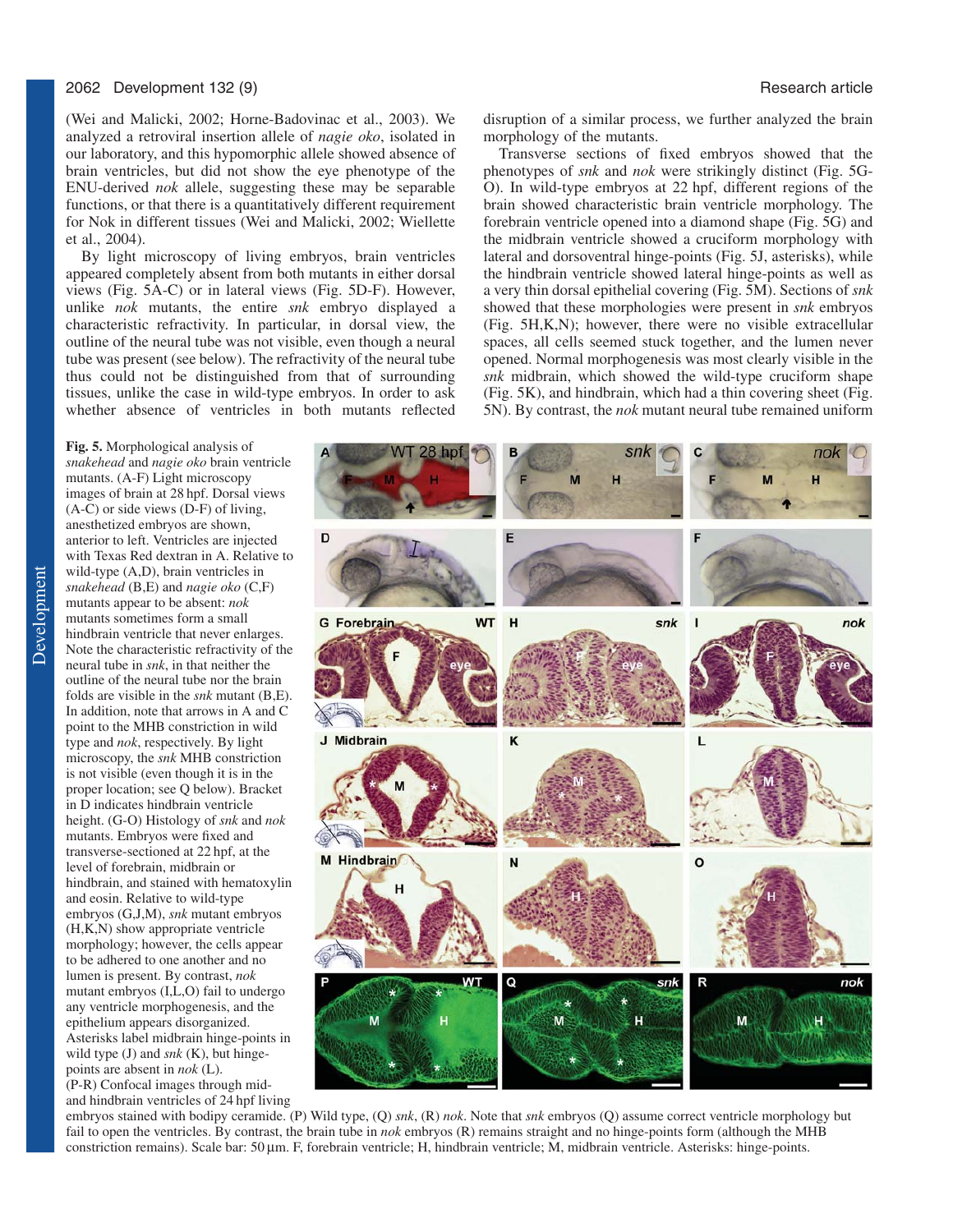in transverse section, with no lateral hinge-points (Fig. 5I,L,O), resembling the 17 hpf neural tube before ventricle morphogenesis (not shown). In some *nok* embryos, the dorsal neural tube did appear thinner in the hindbrain region (not shown), indicating that this aspect of brain morphogenesis was normal. Confocal microscopy of living embryos confirmed the different phenotypes of these two mutants (Fig. 5P-R). Thus, while *snk* brain morphology appeared normal except for the lack of brain ventricle inflation (Fig. 5Q), the *nok* neuroepithelium failed to undergo morphogenesis, with no midbrain or hindbrain lateral hinge-points (Fig. 5R).

These data show that both *snk* and *nok* have an early ventricle phenotype, by 20 hpf, before the onset of heartbeat. Significantly, the 'no ventricle' phenotypes of *snk* and *nok* mutants were quite different, which indicates that the mechanisms by which these genes affect brain ventricle morphogenesis are distinct.

## **nagie oko mutants retain epithelial polarity but lose epithelial integrity in the brain**

Previous analyses of *nok* mutants have concluded that, within the brain, epithelial polarity is normal, whereas in the retina, epithelial polarity is abnormal and correlated with retinal disorganization (Wei and Malicki, 2002). However, the brain epithelium has not been extensively examined, and we therefore analyzed *nok* epithelial organization in more detail. We first examined transverse brain sections at 17 hpf, when the neural tube is normally straight and ventricle morphogenesis has not yet begun. Sections of wildtype embryos showed a clear midline, with nuclei lined up on either side (Fig. 6A), while *nok* mutant sections showed disorganized nuclear position and no continuous midline (Fig. 6B). However, in most sections of *nok* mutants extending from forebrain to hindbrain, there were small, intermittent regions with a clear midline (not shown).

As epithelial polarity and junctions have not been thoroughly examined in the *nok* brain epithelium, we analyzed expression of various junction and cell polarity markers in *nok* mutants using immunohistochemistry. As indicators of adherens junctions, β-catenin and actin expression were analyzed, while occludin expression was used as a tight junction marker (Furuse et al., 1993; Nagafuchi, 2001), all of which are normally found at the apical side of tightly connected cells of an epithelium*.* In *nok* mutants, β-catenin, actin and occludin proteins were localized apically, and no ectopic foci were observed at other regions of the cell membrane, indicating correct apical/basal polarity was present (Fig. 6C-L). However, consistent with histological sections, labeling did not occur along a distinct brain midline, and instead there were regions where labeling was missing (compare Fig. 6E and F, 6G and H, 6I and J). This was particularly apparent when observing actin foci at high magnification (Fig. 6K,L). In a three-dimensional confocal image of the labeled wild-type brain, an actin belt surrounding the apicolateral surface of each cell in the epithelium was visible (Fig. 6K). However, this belt was not present in *nok* mutants and instead the actin foci were disorganized (Fig. 6L). As a further test for correct apical/basal polarity, we also asked about our *nok* hypomorphic allele whether residual Nok protein was correctly localized, using an antibody to Nok (Wei and Malicki, 2002). A small amount of protein was correctly localized in the *nok* mutant (Fig. 6N); however, this appeared much reduced compared with wild type (Fig. 6M).

In summary, we showed that in the future brain the *nok* neuroepithelium was highly disorganized, and that while it displayed proper apical/basal organization, junctional actin belts did not form cohesively, and there was no clear or continuous midline.

## **Epistasis analysis of snakehead/atp1a1a.1 and nagie oko**

As both *snk* and *nok* mutants fail to form ventricles, we performed epistasis analysis to determine whether the *atp1a1a.1* and *nok* genes function in the same or separate genetic pathways (Fig. 7). To create double-mutant embryos, heterozygote carriers were mated and their progeny raised. Double mutants were identified by morphology and PCR.



**Fig. 6.** Analysis of epithelial integrity in *nok* mutants. (A-L) Transverse sections through brains of wild-type and *nok* embryos at 17 hpf (A,B) or 22 hpf (C-L). (A,B) A clear midline is visible in wild type (A; arrow) but cells are disorganized in *nok* (B). (C,D) Labeled with PH3 antibody (mitosis marker) (green) and actin (red), dividing nuclei localize apically in both wild type (C) and mutant (D). (E,F) Labeled with β-catenin antibody; (G,H) labeled with actin marker, phalloidin-Texas Red; (I,J) labeled with occludin antibody and phalloidin-Texas Red counterstain; (K,L) high magnification of 3D compilation of transverse sections through forebrain, labeled with phalloidin-Texas Red. In the *nok* mutant, all junction markers localize apically as in wild type but show disorganization. (M,N) Nok antibody labeling (green) at 22 hpf in horizontal section through midbrain and hindbrain of wild type (M) and *nok* mutant (N), with phalloidin-Texas Red as counterstain (red). Scale bar: 20  $\mu$ m.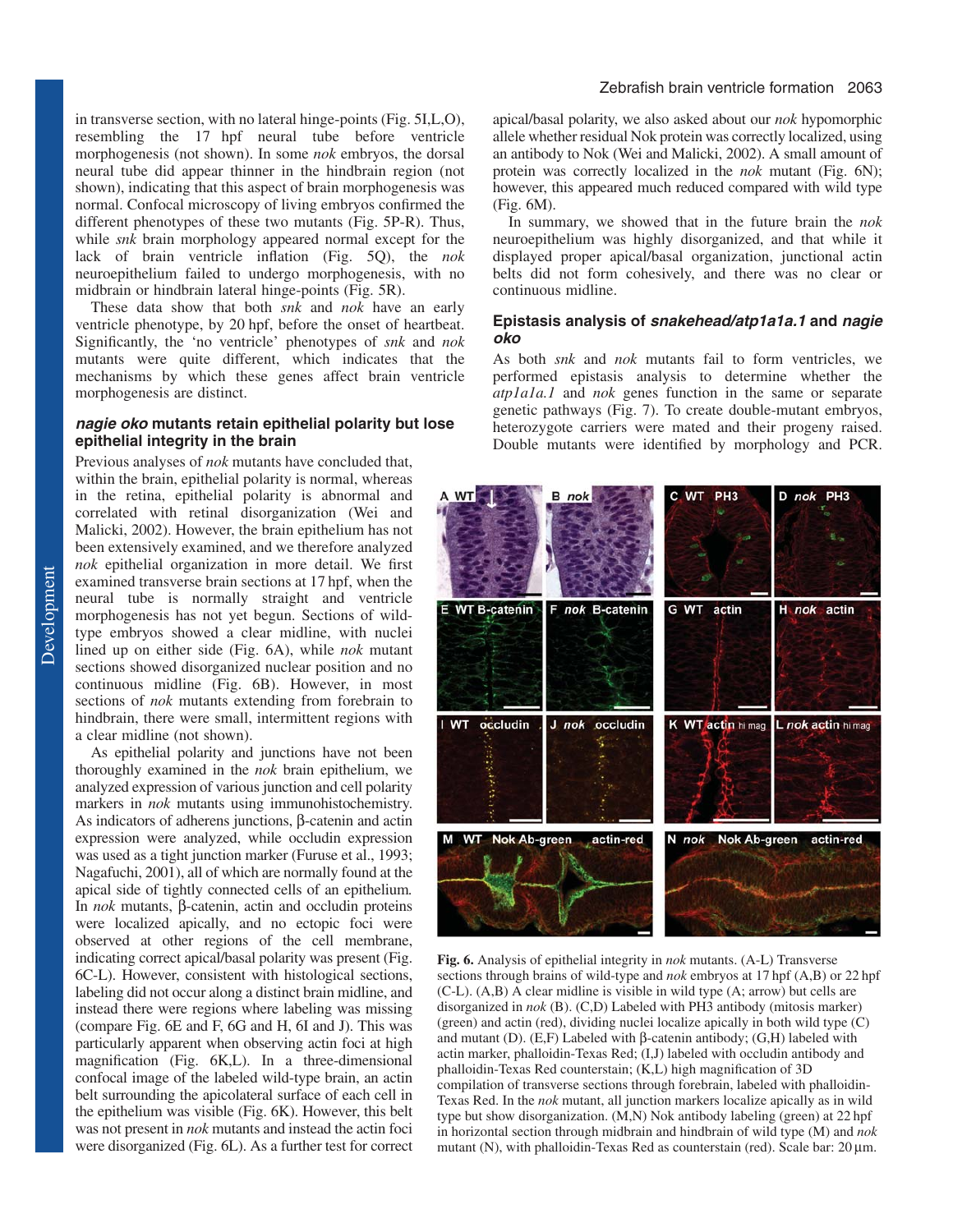

**Fig. 7.** Epistasis analysis of brain ventricle mutants *snk* and *nok.* (A-H) Lateral and dorsal views of anesthetized, living embryos at 25 hpf. (A,E) Wild type (70/139 embryos, 50%); (B,F) *nagie oko* mutants (29/139 embryos, 21%); (C,G) *snakehead* mutants (30/139 embryos, 22%). (D,H) *snakehead;nagie oko* double mutants (10/139, 7%) show overall composite phenotype. Asterisks mark hinge-points, which are visible in wild type but not visible in the mutants (although hinge-points are present in the *snk* mutant; see K). Arrow marks midbrain-hindbrain constriction, which is visible in wild type and *nok* mutant but is not visible in *snk* nor *snk;nok* due to the altered refractivity of the *snk* tissue. (I-L) Histological sections through midbrain at 22 hpf of wild type (I), *nok* (J), *snk* (K) and *snk;nok* (L). The phenotype appears to be additive, suggesting *nagie oko* and *snakehead* function in separate pathways*.* (M-P) Drawings of brain outline and ventricle lumen in I-L show composite phenotype more clearly. Scale bar: 50 µm. H, hindbrain ventricle; M, midbrain ventricle.

Light microscopy and histology showed that the double mutant *snk;nok* had a composite of both mutant phenotypes (Fig. 7D,H,L,P). In the double mutant, the altered refractivity and lack of extracellular spaces of the *snk* phenotype was present (Fig. 7C,G,K,O). However, the narrower brain tube, disorganized epithelium, and lack of hinge-points characteristic of the *nok* phenotype was also present (Fig. 7B,F,J,N and Fig. 7D,H,L,P).

We wondered whether the *nok*-like ventricle morphology indicated that *nok* is required to activate *atp1a1a.1* function. In order to address this, we asked whether Atp1a1a.1 was correctly localized in *nok* mutants (Fig. 8A,B). An antibody (a6F) that recognizes multiple Na+K+ATPases was used (Drummond et al., 1998; Takeyasu et al., 1988) as Atp1a1a.1 specific antibodies are not yet available. In both wild-type and *nok* embryos, a6F antibody staining was present at the apical surface of the neuroepithelium, whether or not the ventricle had opened (Fig. 8A,B).

In addition, we assayed Nok localization in the *snk* mutant. In both wild-type and *snk* embryos, Nok antibody staining was localized apically (Fig. 8C,D), suggesting that Atp1a1a.1 function is not necessary for correct targeting of Nok to the apical membrane. Moreover, actin-associated adherens junctions were intact in the *snk* mutant, as shown by phalloidin-Texas Red labeling (data not shown), further substantiating that Atp1a1a.1 is not affecting epithelial integrity.

In summary, the composite doublemutant phenotype and correct localization of a6F staining and Nok protein in *nok* and *snk* mutants, respectively, suggest that *nagie oko* and *atp1a1a.1* function in separate pathways.

# **Discussion**

### **Multiple steps are required for brain ventricle development**

Brain ventricle formation is one of the earliest manifestations of threedimensional brain structure. Using the zebrafish as a model, we can distinguish several steps required for ventricle development (Fig. 9). Three early steps occur rapidly, over a 4 hour period, and are circulation-independent. One step leads to morphogenesis of the closed neural tube and to formation of lateral hinge-points at specific A/P positions. Morphogenesis requires an intact, polarized epithelium and is dependent on Nagie oko protein function. A second step is inflation of the ventricle lumen that requires activity of the Atp1a1a.1 ion pump, and presumably subsequent osmosis to open the ventricular spaces. Regulated cell proliferation appears to be a third input into ventricle development. A later process of ventricle expansion occurs after circulation has begun, and is circulation-dependent.

#### **Two distinct periods during initiation and expansion of brain ventricles: the role of circulation**

Most zebrafish mutants that show brain ventricle defects also display heart or circulation defects (Schier et al., 1996). Previous studies have shown that circulation is necessary for maintenance of brain ventricle size in adult animals, and that reduction in blood pressure leads to reduction in CSF secretion and pressure within the ventricles (Deane and Segal, 1979). It was therefore suggested that zebrafish brain ventricle defects developed secondarily to the circulation defect (Schier et al., 1996). This reasoning also stemmed from studies in chick, which showed that after the onset of circulation a positive CSF pressure inside the brain ventricles is necessary for brain ventricle expansion (Desmond, 1985; Desmond and Jacobson, 1977; Desmond and Levitan, 2002).

Our data show that initial stages of ventricle formation are not dependent on circulation. Why do many mutants with brain ventricle defects also display heart or circulation defects? One possibility is that some of these mutants show a 'late' ventricle phenotype and reflect a deficit in circulation-dependent ventricle expansion. Another possibility is that genes required for heart and brain ventricle morphogenesis are shared and the phenotype of a particular mutant is therefore pleiotropic. In support of this, both *nagie oko* and *snakehead* mutants show heart defects.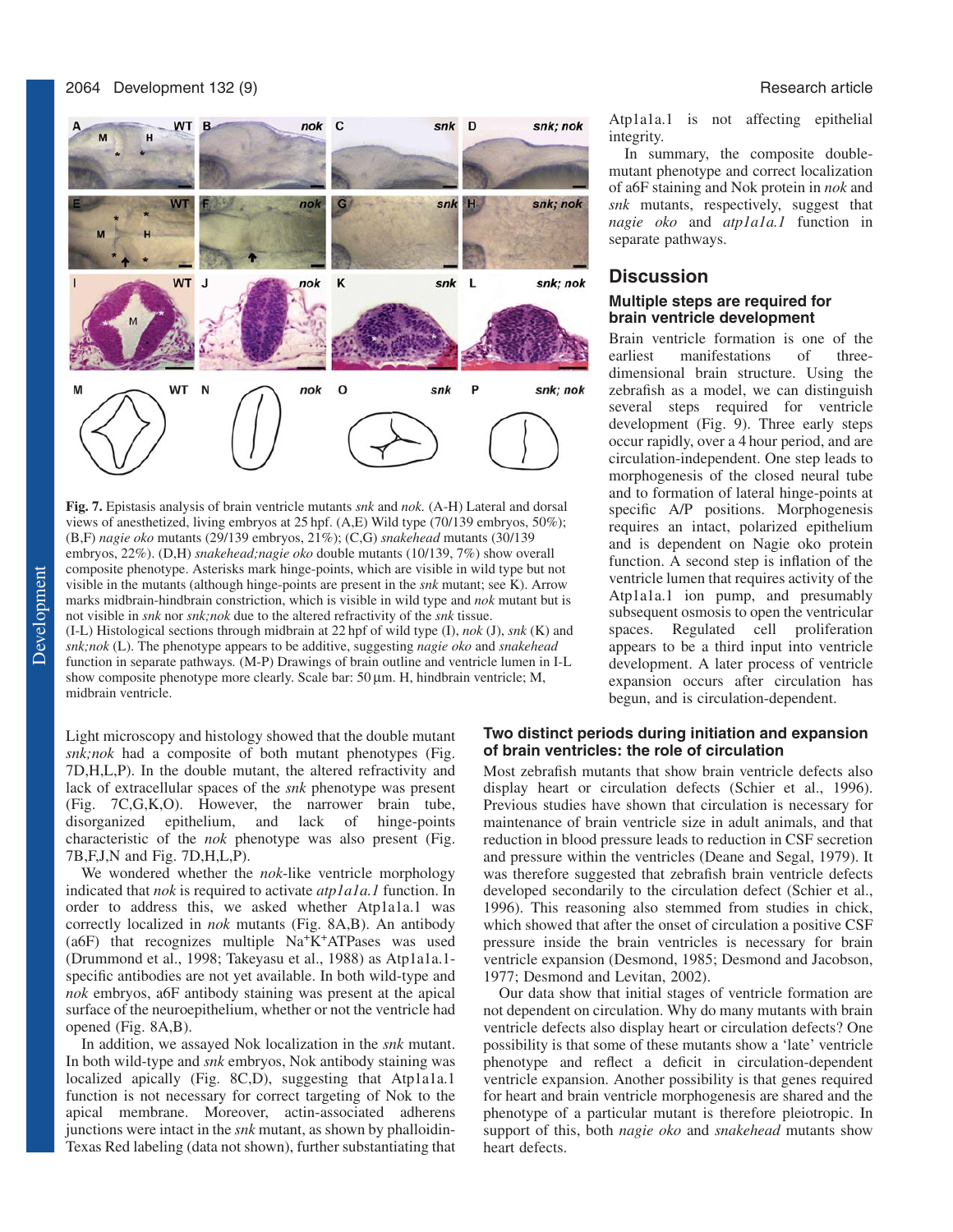

**Fig. 8.** α-Na+K+ ATPase localization in *nok* mutants and Nok localization in *snk* mutants appears normal. (A,B) a6F antibody labeling (green) at 24 hpf in horizontal section through midbrain and hindbrain of wild type (A) and *nok* mutant (B) with phalloidin-Texas Red as counterstain (red). Note that while the *nok* mutant hindbrain ventricle is severely reduced, a6F antibody still labels apical membrane. (C,D) Nok antibody labeling (green) at 24 hpf in horizontal section through midbrain and hindbrain of wild type (C) and *snk* mutant (D), with phalloidin-Texas Red as counterstain (red). Nok localizes at the apical membrane in both wild type (C) and mutant (D), suggesting that Snk is not necessary for Nok targeting to apical surface. Note: the *snk* mutant does have normal hinge-points in the midbrain and hindbrain, although they are not present in the optical section shown in D. Scale bar: 50 µm.

## **The role of cell proliferation in brain ventricle development**

The lowest level of cell proliferation we observed along the A/P axis of the brain epithelium was at the MHB, and this deficit may be one of the reasons that the MHB does not open into a ventricular space. How might cell proliferation contribute to normal ventricle development? One possibility is that a critical mass of cells is necessary for ventricle morphogenesis, while a second is that cells must be actively cycling to respond to signals leading to cell movement or shape changes. A third possibility is that cell proliferation is required for lumen inflation, rather than for ventricle morphogenesis. However, the smaller, but normally shaped, ventricles observed after inhibition of DNA replication did not resemble the defects seen in *nok* or *snk* mutants, and neither of these mutants showed differences in cell proliferation (or cell death) relative to wild-type embryos (not shown). We therefore hypothesize that cell proliferation defines an independent step during ventricle formation. We cannot rule out that embryos in which cell proliferation had been inhibited were generally disrupted; however, other regions of such embryos appeared normal, including somite number and shape (not shown). Overproliferation of the neuroepithelium also suppresses ventricle opening, as shown in the *mindbomb* and *curlyfry* mutants (Bingham et al., 2003; Song et al., 2004), and the connection between these data and the requirement for cell proliferation is not clear.

Previous reports have indicated that in mice blocking cell death by caspase gene ablation causes an overgrowth of the brain tissue, with obscured or obstructed brain ventricles (Kuida et al., 1996). Conversely, mutations that cause too much cell death in the brain lead to a reduction in brain tissue and



**Fig. 9.** Multiple steps are required for brain ventricle formation. Three steps have been identified during initial brain ventricle formation and occur independently of circulation. The Nagie oko protein helps maintain epithelial polarity and/or integrity, which is required for normal ventricle morphogenesis. Atp1a1a.1 is essential to inflate the ventricular space with fluid, and localized cell proliferation also appears to be necessary. Later brain ventricle expansion requires circulation. A, anterior; F, forebrain ventricle; H, hindbrain ventricle; M, midbrain ventricle; P, posterior.

overexpansion of the brain ventricles (Keino et al., 1994). Our data do not suggest an early role for regulated cell death in initial brain ventricle development, and it is likely that these phenotypes reflect late outcomes of perturbing cell death.

#### **The nagie oko phenotype indicates a requirement for epithelial integrity in ventricle formation**

The *nagie oko* gene encodes a MAGUK family scaffolding protein that localizes to junctions at the apical surface of epithelia and regulates epithelial polarity (Wei and Malicki, 2002). MAGUK proteins probably function in the assembly of protein complexes that control the formation or maintenance of cell junctions, and the Nok homolog in other organisms (*Stardust* in *Drosophila*, PALS1 in mammals) is part of the Crumbs protein complex, one of the key regulators of epithelial junction formation (Bachmann et al., 2001; Hong et al., 2001; Hurd et al., 2003; Knust and Bossinger, 2002; Muller and Bossinger, 2003; Tepass, 2002).

Brain ventricle morphogenesis may require a cohesive epithelium, and *nok* mutants may fail to undergo morphogenesis because the brain neuroepithelium lacks normal epithelial junctions and therefore lacks this cohesiveness. Additionally, in *nok* mutants, there is no continuous midline, at which opposing epithelial surfaces would normally separate. The *nok* phenotype may therefore arise because the neuroepithelium is glued shut by cells straddling the midline. In support of this, *nok* mutants often show short stretches of a clear midline, and perhaps correlated with this, sometimes show very small ventricular openings.

#### **Atp1a1a.1 plays a role in lumen inflation**

The mechanism by which the brain ventricles initially inflate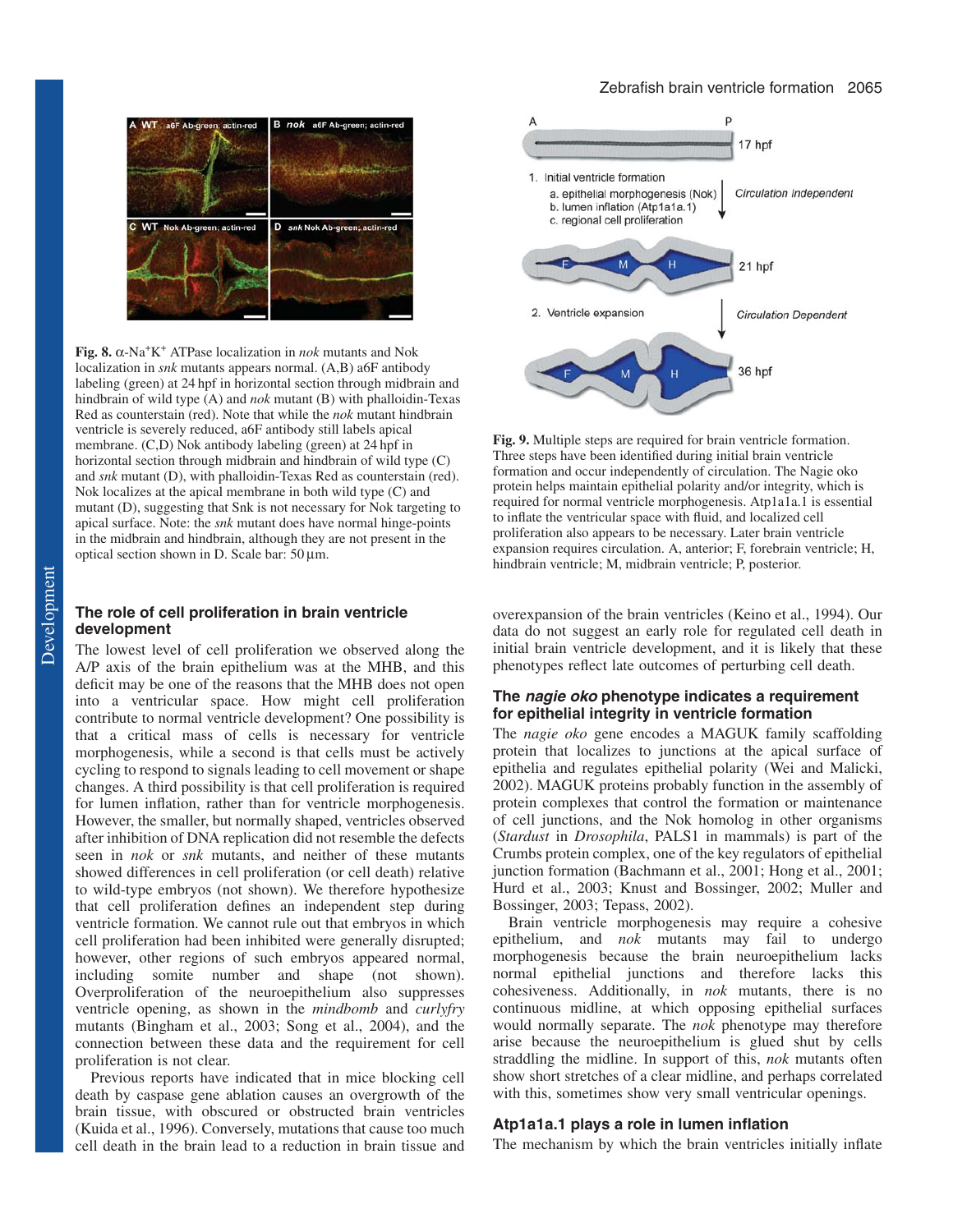is not known. The  $Na^+K^+$  ATPase Atp1a1a.1 protein is likely to be necessary to create an osmotic gradient that would drive movement of water into the closed ventricles after their morphogenesis (Blanco and Mercer, 1998; Speake et al., 2001; Therien and Blostein, 2000). We therefore hypothesize that Atp1a1a.1 functions to direct initial brain ventricle lumen inflation. The sequential opening of each ventricle may reflect sequential activation of this ion pump, thus blowing up the ventricles like a balloon. Alternately, Atp1a1a.1 function may be continuous along the length of the brain, and another mechanism may regulate where initial lumen inflation occurs. Interestingly, although the  $Na<sup>+</sup>K<sup>+</sup>ATPase$  family is large, other members cannot compensate for the loss of embryonic Atp1a1a.1 function. This is consistent with previous results showing that similar alpha subunits of  $Na<sup>+</sup>K<sup>+</sup> ATPase$  do not show the same expression patterns and cannot substitute for each other during zebrafish heart development or ear development (Canfield et al., 2002; Shu et al., 2003; Blasiole et al., 2003).

In the older brain, the choroid plexuses are the main source of CSF secretion, although the brain ependymal cells also contribute (Wright, 1978; Brown et al., 2004; Bruni, 1998).  $Na<sup>+</sup>K<sup>+</sup>$  ATPases localize to the ventricular surface of secretory brain epithelia in adult mammals and amphibia and are necessary for the secretion of CSF (Masuzawa et al., 1984; Saito and Wright, 1983). Thus, this gene family may be used at different times of development to initiate, and later maintain, ventricular fluid secretion. We hypothesize that earlier during development, when the brain ventricles are initially forming and before the choroid plexuses have formed, the ependymal cells lining the ventricles are the source of CSF, through the action of the Atp1a1a.1 protein.

### **Zebrafish as a model for vertebrate brain ventricle development**

In some respects, formation of the zebrafish neural tube appears different from that of frog, as in the brain region the zebrafish neural tube is initially straight whereas in the frog *Xenopus* the presumptive brain undergoes some morphogenesis prior to neural tube closure. However, the number, position and shape of the initial brain ventricles are essentially identical in all vertebrates. We have previously compared processes of trunk neural tube formation between teleosts and other vertebrates, and have concluded that these are very similar (Lowery and Sive, 2004) (see Introduction). These considerations suggest that zebrafish ventricle formation is likely to be fundamentally the same as that of other vertebrates. We are beginning to analyze the phenotypes of other zebrafish ventricle mutants, and this is likely to uncover additional genetic mechanisms regulating brain ventricle formation. Of particular interest is the relationship between genes that regulate neural patterning and the positioning and shaping of the ventricles, the interaction of *nok* with other genes that regulate epithelial polarity, and the mechanism by which *atp1a1a.1* and other genes regulate lumen inflation.

We thank members of the Sive lab for helpful comments and Ben Pratt for fish husbandry. Many thanks to Randall Peterson for clutches of *silent heart* mutant embryos, Shipeng Yuan and Calum Macrae for providing unpublished information related to the *small heart* mutation, the Nusslein-Volhard lab for providing us with the

*snakehead* mutant, Jarema Malicki and Xiangyun Wei for *nok* morpholino sequence, Nok antibody and *nokm227*, Ryan Murphy (Zon lab) for information on blocking cell proliferation, and Jaunian Chen for helpful discussions. This work was conducted utilizing the W. M. Keck Foundation Biological Imaging Facility at the Whitehead Institute. Supported by NIH MH70926 and MH59942 to H.L.S. L.A.L. is the recipient of the Abraham J. Siegel Fellowship at the Whitehead Institute.

#### **Supplementary material**

Supplementary material for this article is available at http://dev.biologists.org/cgi/content/full/132/9/2057/DC1

### **References**

- **Alonso, M. I., Gato, A., Moro, J. A. and Barbosa, E.** (1998). Disruption of proteoglycans in neural tube fluid by beta-D-xyloside alters brain enlargement in chick embryos. *Anat*. *Rec*. **252**, 499-508.
- **Alonso, M. I., Gato, A., Moro, J. A., Martin, P. and Barbosa, E.** (1999). Involvement of sulfated proteoglycans in embryonic brain expansion at earliest stages of development in rat embryos. *Cells Tissues Organs* **165**, 1- 9.
- **Amsterdam, A., Nissen, R. M., Sun, Z., Swindell, E. C., Farrington, S. and Hopkins, N.** (2004). Identification of 315 genes essential for early zebrafish development. *Proc*. *Natl*. *Acad*. *Sci*. *USA* **101**, 12792-12797.
- **Bachmann, A., Schneider, M., Theilenberg, E., Grawe, F. and Knust, E.** (2001). Drosophila Stardust is a partner of Crumbs in the control of epithelial cell polarity. *Nature* **414**, 638-643.
- **Bingham, S., Chaudhari, S., Vanderlaan, G., Itoh, M., Chitnis, A. and Chandrasekhar, A.** (2003). Neurogenic phenotype of mind bomb mutants leads to severe patterning defects in the zebrafish hindbrain. *Dev*. *Dyn*. **228**, 451-463.
- **Blanco, G. and Mercer, R. W.** (1998). Isozymes of the Na-K-ATPase: heterogeneity in structure, diversity in function. *Am*. *J*. *Physiol*. **275**, F633- 650.
- **Blasiole, B., Degrave, A., Canfield, V., Boehmler, W., Thisse, C., Thisse, B., Mohideen, M. A. and Levenson, R.** (2003). Differential expression of Na,K-ATPase alpha and beta subunit genes in the developing zebrafish inner ear. *Dev*. *Dyn*. **228**, 386-392.
- Brown, P. D., Davies, S. L., Speake, T. and Millar, I. D. (2004). Molecular mechanisms of cerebrospinal fluid production. *Neuroscience* **129**, 955-968.
- **Bruni, J. E.** (1998). Ependymal development, proliferation, and functions: a review. *Microsc*. *Res*. *Tech*. **41**, 2-13.
- **Canfield, V. A., Loppin, B., Thisse, B., Thisse, C., Postlethwait, J. H., Mohideen, M. A., Rajarao, S. J. and Levenson, R.** (2002). Na,K-ATPase alpha and beta subunit genes exhibit unique expression patterns during zebrafish embryogenesis. *Mech*. *Dev*. **116**, 51-59.
- Cooper, M. S., D'Amico, L. A. and Henry, C. A. (1999). Confocal microscopic analysis of morphogenetic movements. *Methods Cell Biol*. **59**, 179-204.
- **Cushing, H.** (1914). Studies on the cerebrospinal fluid. I. Introduction. *J*. *Med*. *Res*. **26**, 1-19.
- **Deane, R. and Segal, M. B.** (1979). The effect of vascular perfusion of the choroid plexus on the secretion of cerebrospinal fluid [proceedings]. *J*. *Physiol*. **293**, 18P-19P.
- **Dent, J. A., Polson, A. G. and Klymkowsky, M. W.** (1989). A whole-mount immunocytochemical analysis of the expression of the intermediate filament protein vimentin in Xenopus. *Development* **105**, 61-74.
- **Desmond, M. E.** (1985). Reduced number of brain cells in so-called neural overgrowth. *Anat*. *Rec*. **212**, 195-198.
- **Desmond, M. E. and Jacobson, A. G.** (1977). Embryonic brain enlargement requires cerebrospinal fluid pressure. *Dev*. *Biol*. **57**, 188-198.
- Desmond, M. E. and Levitan, M. L. (2002). Brain expansion in the chick embryo initiated by experimentally produced occlusion of the spinal neurocoel. *Anat*. *Rec*. **268**, 147-159.
- **Drummond, I. A., Majumdar, A., Hentschel, H., Elger, M., Solnica-Krezel, L., Schier, A. F., Neuhauss, S. C., Stemple, D. L., Zwartkruis, F., Rangini, Z. et al.** (1998). Early development of the zebrafish pronephros and analysis of mutations affecting pronephric function. *Development* **125**, 4655-4667.
- **Furuse, M., Hirase, T., Itoh, M., Nagafuchi, A., Yonemura, S. and Tsukita,**